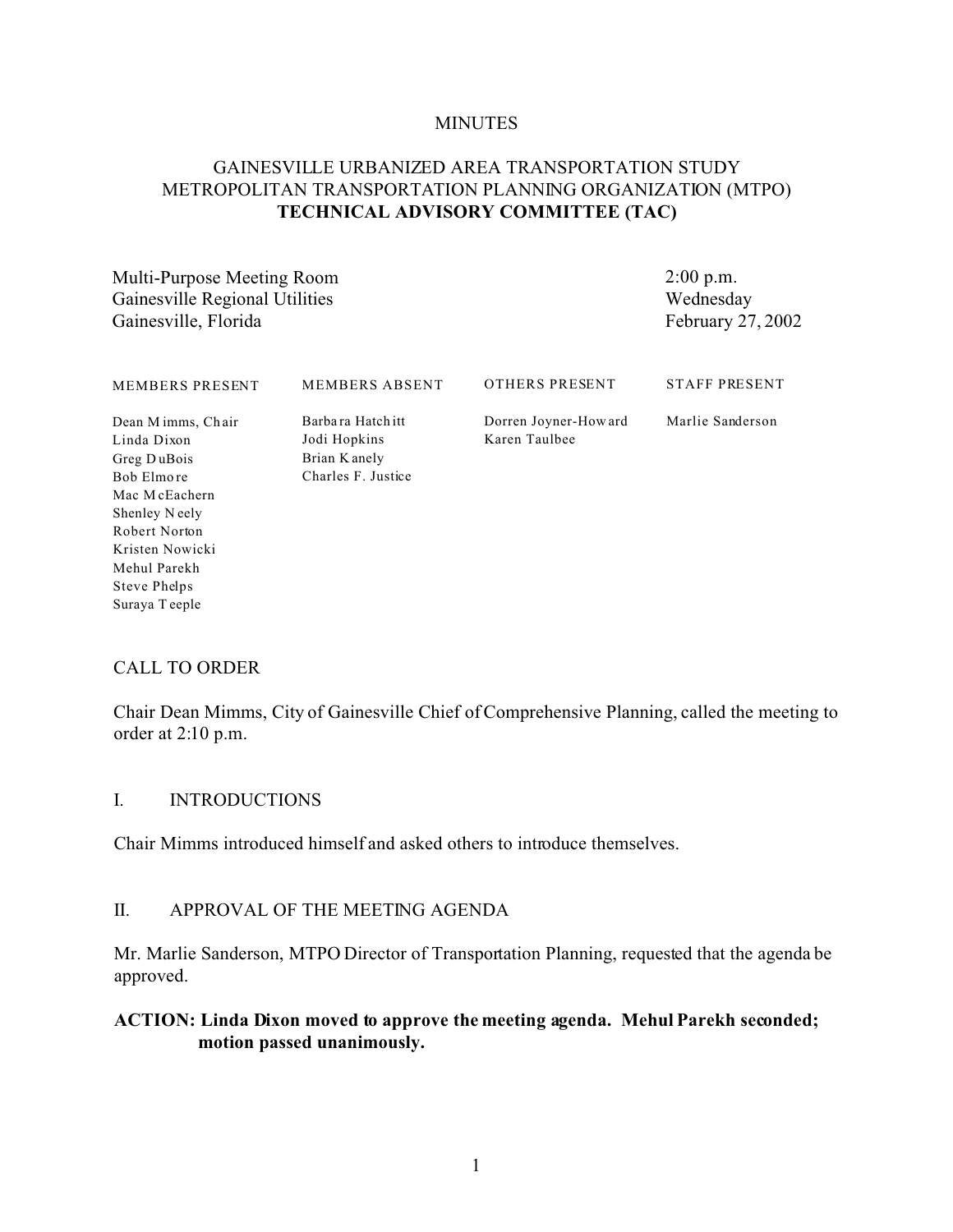## III. APPROVAL OF COMMITTEE MINUTES

## **ACTION: Linda Dixon moved to approve the January 30, 2002 minutes. Mehul Parekh seconded; motion passed unanimously.**

### IV. CHAIRMAN'S REPORT

Mr. Sanderson announced that the next MTPO meeting is scheduled for March 14 at 1:30 p.m. He said that the next TAC meeting is scheduled for March 27.

### V. AGENDA ITEMS TO BE DISCUSSED- LISTED IN ORDER OF IMPORTANCE

### B. US 441 BICYCLE SAFETY STUDY

Mr. Sanderson discussed the US 441 Bicycle Safety Study February Report that was reviewed by the Design Team and various members of the MTPO Advisory Committees at meetings held February 19. He reported the Design Team and Bicycle/Pedestrian Advisory Board recommendations.

#### **ACTION: Linda Dixon moved to recommend that the MTPO:**

- **A. request that FDOT construct the seven-foot shoulder option (five-foot bikelane with two-foot rumble strip on both sides) because it meets budget and safety eligibility; and**
- **B. refer the linear park issues for the corridor (such as the four-lane to twolane option) to the Old Florida Heritage Highway Corridor Management Council.**

**Robert Norton seconded; motion passed 9 to 1.**

### C. TRANSPORTATION ENHANCEMENT PROJECTS

Mr. Sanderson stated that, each year, FDOT asks the MTPO to apply for enhancement-funded projects. He discussed the status of current enhancement-funded projects and answered questions.

## **ACTION: Linda Dixon moved to recommend that the MTPO not submit any new applications this year. Mehul Parekh seconded; motion passed unanimously.**